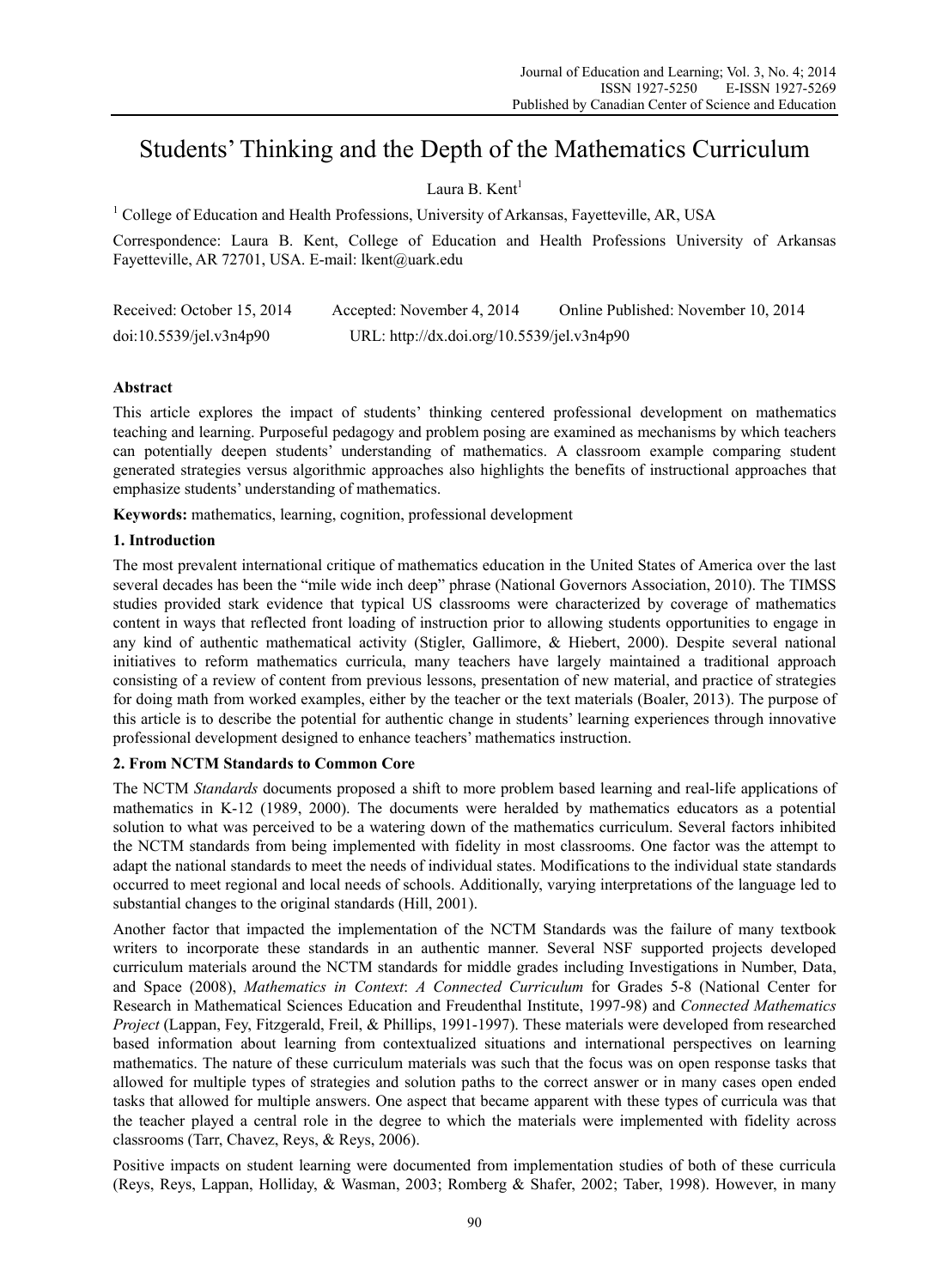ways, these innovative curricula failed to capture national interest in terms of state and local adoptions. And in cases where they were adopted, many teachers and district leaders supplemented the use of these materials with more traditional text materials, including worksheets and online remediation and review software programs for students to practice on basic skills tasks.

Studies of student performance in classrooms in which problem solving was the primary focus of mathematics lessons showed that students did not become weaker in working with number facts as a result of solving word problems in mathematics class (i.e., Carpenter, Fennema, Peterson, Chiang, & Loef, 1989). However, teachers still struggled to believe that students would not suffer if number computation problems were deemphasized. Confounding the situation for teachers and students was the mismatch between standardized assessments and the newly designed curriculum materials. In the case of the number facts assessments done with primary grades students, there were not as many issues related to the notation of number fact assessments. However, upper grades mathematics assessments often contained items in which not only a standardized algorithm was expected but the representation was in the form of a standardized recording that further limited students' ability to use a different type of strategy to solve a problem.

One implication of not fully embracing the national standards was that teachers were faced with trying to implement problem posing and/or conceptual lessons *and* computation lessons. Moreover, the implementation predated some of the more recent work on the frameworks of children's thinking about multi-digit whole number computation and development of fraction concepts and procedures (e.g., Baek, 2005; Empson & Levi, 2011). This resulted in the implementation of disjointed lessons and curricula that at times were based on the students repeating strategies that the teacher showed them and other lessons in which students were asked to think for themselves and discover mathematical ideas (Shew, 1996).

## **3. The Common Core Era**

The newly adapted common core standards for mathematics are providing educators with yet another opportunity to transform mathematics classrooms in ways to promote deeper understandings of mathematics. There are fewer content standards per grade level and assessments linked to these standards will be designed and implemented nationally to lessen the possibility of modification of the national standards by states and local districts. The assessments are likely to reflect long advocated for problem solving and sense making in mathematics (National Governors Association, 2010).

As with previous reform efforts, the common core standards for mathematics are an attempt to shift learning experiences for students from rote memorization to learning mathematics with understanding. Several aspects of the common core standards that are potentially transformative are the eight standards for mathematical practice and the integration of the number and algebra strands in the elementary grades. Students are required to draw on the informal and/or prior knowledge of mathematics to solve the problems. The role of the teacher is to scaffold students' strategies after they have had substantial opportunities to make sense of the ideas in the problem on their own or in collaboration with peer students (NCTM, 2014).

Another important aspect of the common core standards for mathematics is the integration of number concepts with algebraic reasoning in the K-6 standards. This aspect has strong potential to transform the learning environment for students at all grade levels. This component of the content standards incorporates research on student thinking and learning from the last several decades. The focus on linking student strategies for working with computational situations to properties of operations is an important step in validating alternative algorithms that can be generalized for all real numbers. For example, helping teachers recognize the informal use of the distributive property of multiplication over addition in students' strategies for working with multiplication problems may help them shift their focus away from traditional recordings of the standards algorithms for multidigit multiplication if they recognize that students are engaged in the same process using a different recording method.

The content standards also give particular attention to the correct use of the equal sign and other notations in mathematics. Replacing algorithmic looking notations with more algebraic representations such as equations will enhance the integration of number and algebra in the elementary grades (National Governors Association, 2010).

## **4. "Purposeful" Problem Posing**

Problem posing in the common core era is a mechanism by which teachers can assess student understanding of the content, scaffold their thinking through the introduction of meaningful and mathematically appropriate notations. It has the potential to release teachers and students from the constraints of traditional forms of lessons still prevalent in many mathematics textbooks and deepen their understanding of mathematics. It requires careful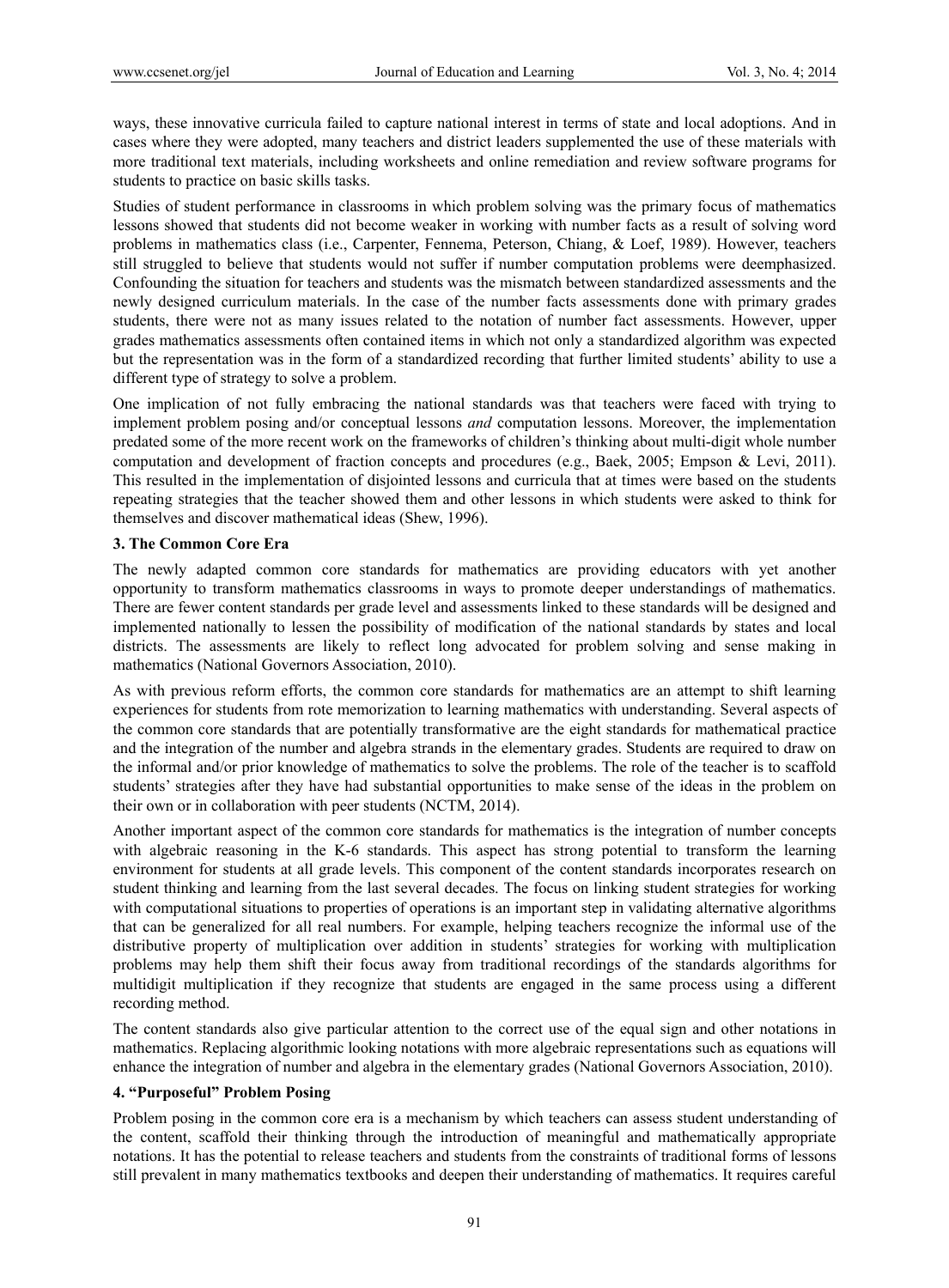selection and sequencing of high level mathematical tasks (Boston & Smith, 2009).

Sustained purposeful problem posing requires teachers to make substantial changes to traditional views of mathematics curricula. They must shift their approach to teaching mathematics from a model of content coverage guided externally (i.e., textbooks and pacing guides) to local decision making based on the students' thinking and potential connections to the big ideas. Most teachers find this task daunting and are unwilling to completely let go of a final product—such as the standard algorithm. Most textbooks, while seemingly with good intentions include more problem solving and application situations, almost always default to a standardized approach that both teachers and students perceive to be the most valid in terms of progressing in mathematics.

One of the most significant changes to problem posing in the common core era compared to prior initiatives is the changing model of mathematics professional development. Sustained professional development over a three or more year period is considered the norm along with more emphasis on connections to student thinking in real time through classroom embedded or lesson study type workshops (e.g. Loucks-Horsley, Love, Stiles, Mundry, & Hewson, 2003). The potential to transform instruction across all grade levels is being evidenced in districts by the willingness in many cases to not adopt mathematics textbooks or to encourage their use as a supplement to the problem based curriculum.

# **5. Systemic Change**

One approach to professional development that shows promise in helping teachers implement the common core standards in the area of mathematics is to align professional development for K-12 teachers around the purpose of providing information or frameworks about students' strategies for solving problems in specific content areas. This type of alignment of professional development allows for both horizontal and vertical alignment of content and empowers teachers to incorporate teaching methods such as purposeful problem posing across multiple grades. Moreover, since it is not a specific curriculum, teachers are able to decide how to use the information with their current curricula and other resources.

Mathematics professional development focused on student thinking has been shown to increase student achievement in problem solving (Carpenter et al., 1989). While these studies were conducted with primary grades students and focused on whole number concepts, there is a growing body of research that suggests that students in the upper elementary and middle grades are capable of solving a variety of problems involving fraction and proportion content without direct instruction of standard algorithms (e.g. Empson, 1999; Lamon, 1993). Professional development focused on students' thinking and modeled after programs such as *Cognitively Guided Instruction* or CGI (Carpenter, Fennema, Franke, Levi, & Empson, 1999, Fennema, Carpenter, Franke, Levi, & Empson, 2000) and *Developing Mathematical Ideas* or DMI (Schifter & Bastable, 2008) can be useful in supporting a problem posing environment because the content of the professional development sessions helps teachers make sense of students' novel approaches to solving problems.

Seminar-style sessions emphasized frameworks of students' strategies and learning trajectories in the areas of fractions, proportions, and algebraic reasoning. Classroom embedded sessions provided opportunities for teachers to make sense of student thinking in real time. Most of the teachers found the classroom embedded sessions to be the most helpful in making sense of the content presented in the seminar style workshops. The underlying structure of the purposeful pedagogy model is that the launch of the lesson should enhance teachers' assessment of students' understanding of the content. Posing a situation to students with the goal of determining their thinking about the situation is a major shift for secondary mathematics teachers. It requires a different type of planning and lesson structure. The frameworks of student strategies (e.g. Carpenter et al, 1999; Empson & Levi, 2011; Lamon, 1993) guide teachers' understanding of the strategies that students generally use to solve the problems but may not include all possible cases of students' responses especially regarding misconceptions and prior procedural interference.

## **6. Purposeful Pedagogy**

One of the most transformative aspects of purposeful problem posing is the opportunity to use problem posing as a mechanism to simultaneously assess students at both the formative and summative levels through the purposeful pedagogy model (Teachers Development Group, 2010). The purposeful pedagogy instructional model is a structure by which teachers plan lessons based on students' thinking regardless of the specific mathematics content taught. Consider an example from a sixth grade lesson on operations with decimals. The following problem is posed to students.

> *You have 4.6 pounds of frog food. If you feed your frog 0.1 pound of frog food a day, how many days will your*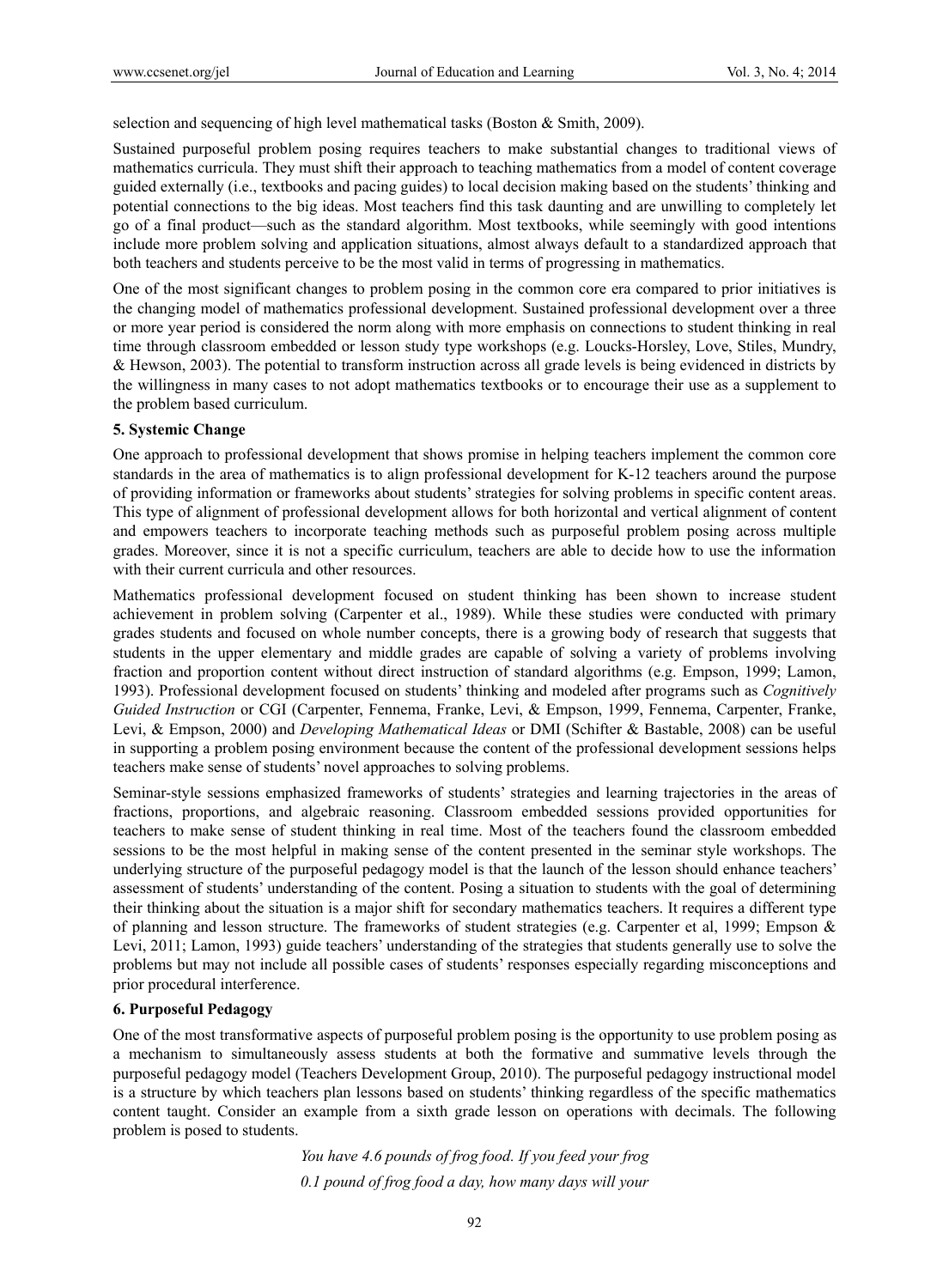# *frog food last?*

This division problem, posed in a novel context revealed a range of students' thinking about decimal operations as well as misconceptions related to the long division algorithm. Several students added 0.1 repeatedly until they had exhausted all 4.6 pounds and then counted the 0.1's they had written on their paper to get the answer of 46. Other students used multiplication strategies and relationships to determine the answer, such as the relationship of  $10 \times 0.1 = 1$  to solve the problem. The full strategy is shown in Figure 1.

$$
10 \times 0.1 = 1
$$
  

$$
10 \times 0.1 = 1
$$
  

$$
10 \times 0.1 = 1
$$
  

$$
10 \times 0.1 = 1
$$
  

$$
6 \times 0.1 = 6
$$
  

$$
40 \text{ days} + 6 \text{ days} = 46 \text{ days}
$$

# Figure 1. Students' use of multiplication relationships to solve frog food problem

Many students performed a standard algorithm to solve the problem. They set up the long division symbol and carried out the steps shown in Figure 2 to solve the problem.



Figure 2. Standard algorithm strategy for solving the frog food problem

The depth of understanding was demonstrated as these students shared their strategies to the rest of the class. The teacher utilized targeted discussion to elicit strategies that would help students clarify and justify their methods for solving the problem (Kazemi & Hintz, 2014). The student who shared the repeated addition strategy explained, "Every time I used a tenth of a pound of frog food, I knew that that was one day and I counted all of the one tenths and there were 46 of them so I knew that the frog food would last 46 days". The student who used multiplication stated, "I knew that 10 times one tenth is one whole so each pound of frog food would last 10 days, so 4 pounds would last 40 days plus six more days for the six tenths of a pound of frog food would be 46 days". These two strategies were explained using the quantities and the structure of the problem and both students could describe what their answers meant in relation to what was happening in the context.

Contrast the sharing of the strategy in Figure 2 with the previous strategies. When the student shared, he explained, "You can't divide by a decimal so I moved the decimal point over in both numbers. I then divided 46 by one and got 46". The student made no reference to the quantities in the problem and used a mathematical misconception, "can't divide by a decimal", to explain his strategy. Explanations of standard algorithms such as this have potential to hinder students' depth of understanding of number concepts and procedures (Kamii & Dominick, 1998).

The classroom teacher in this example used the sharing of the student work to both emphasize strategies that were mathematically correct and to establish the norm in her classroom that students should use strategies that they understand and can explain to others. For example, when the student who multiplied ten and one tenth was asked why she chose to multiply by ten, she was able to explain that she wanted a more efficient way to determine the number of days and she knew 10 times one tenth would equal one whole. When the third student was asked why he could not divide by a decimal he said that that was what he was told when dividing by decimals.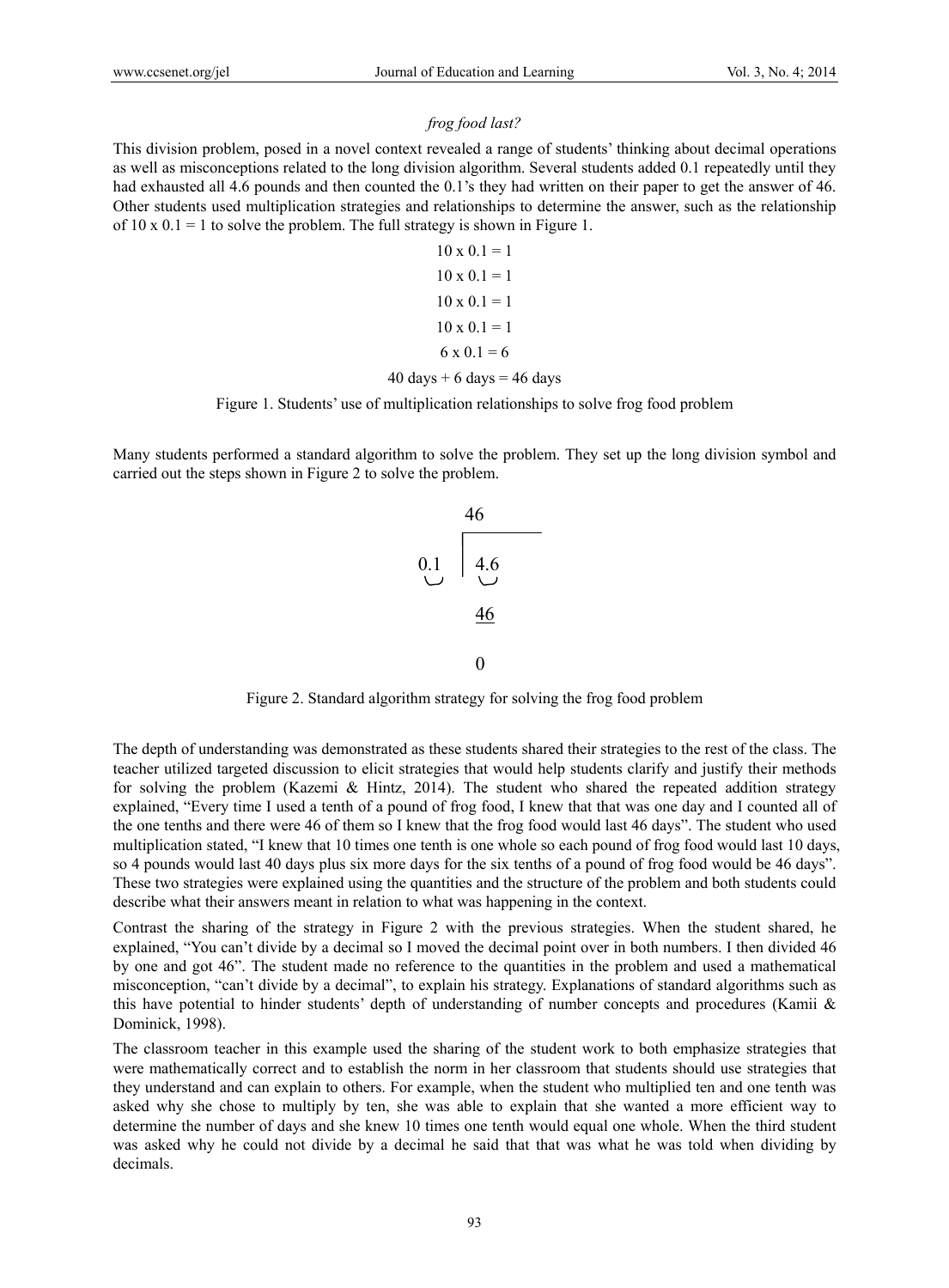#### **7. Growth over Time**

Teaching for understanding requires opportunities for students to build connections between their prior and/or intuitive understandings and new ideas (Hiebert & Carpenter, 1992). Understanding is not easily measured by point in time assessments and usually grows over time and experiences. It requires patience from teachers, coaches, and administrators to thoughtfully examine the types of measures and formats for administration of tests to authentically assess students' understanding. Professional development designed to build up teachers' knowledge of mathematics content through understanding students' thinking and approaches to solving problems is emerging as the cognitive research expands to new areas. A shared goal of teaching for understanding as advocated by the common core standards has the potential to transform students' learning experiences and achievement in mathematics in ways not previously possible.

## **References**

- Baek, J. M. (2005). Children's mathematical understanding and invented strategies for multidigit multiplication. *Teaching Children Mathematics*, *12*(5), 242-247.
- Boston, M. D., & Smith, M. S. (2009). Transforming secondary mathematics teaching: Increasing the cognitive demands of instructional tasks used in teachers' classrooms. *Journal for Research in Mathematics Education*, *40*(2), 119-156.
- Carpenter, T. P., Fennema, E., Peterson, P. L., Chiang, C. P., & Loef, M. (1989). Using knowledge of children's mathematics thinking in classroom teaching: An experimental study. *American Educational Research Journal*, *26*(4), 499-531. http://dx.doi.org/10.3102/00028312026004499
- Carpenter, T. P., Fennema, E., Franke, M. L., Levi, L., & Empson, S. B. (1999). *Children's mathematics: Cognitively guided instruction*. Portsmouth, NH: Heinemann.
- Boaler, J. (2002). *Experiencing school mathematics: Traditional and reform approaches to teaching and their impact on student learning*. Mahwah, NJ: Lawrence Erlbaum Associates.
- Empson, S. B. (1999). Equal sharing and shared meaning: The development of fraction concepts in a first-grade classroom. *Cognition and instruction*, *17*(3), 283-342. http://dx.doi.org/10.1207/S1532690XCI1703\_3
- Empson, S. B., & Levi, L. (2011). *Extending children's mathematics: Fractions and decimals*. Portsmouth, NH: Heinemann.
- Fennema, E., Carpenter, T. P., Franke, M. L., Levi, L., & Empson, S. B. (2000). *Children's mathematics: A guide for workshop leaders*. Portsmouth, NH: Heinemann.
- Hiebert, J., & Carpenter, T. P. (1992). Learning and teaching with understanding. In D. A. Grouws (Ed.), *Handbook of research on mathematics teaching and learning* (pp. 65-97). Reston, VA: National Council of Teachers of Mathematics.
- Hill, H. (2001). Policy is not enough: Language and interpretation of the standards. *American Education Research Journal*, *38*(2), 289-318. http://dx.doi.org/10.3102/00028312038002289
- Kamii, C., & Dominick, A. (1998). The harmful effects of algorithms in grades 1-4. *The teaching and learning of algorithms in school mathematics*, *19*, 130-140.
- Kazemi, E., & Hintz, A. (2014). *Intentional talk: How to structure and lead productive mathematical discussions*. Portland, ME: Stenhouse.
- Investigations in Number, Data, and Space. (2008)*.* Glenview, IL: Pearson Education.
- Lappan, G., Fey, J. T., Fitzgerald, W. M., Freil, S. N., & Phillips, E. D. (1991-1997). *Connected Mathematics Project*. White Plains, NY: Dale Seymour Publications.
- Lamon, S. J. (1993). Ratio and proportion: Connecting content and children's thinking. *Journal for Research in Mathematics Education*, *24*(1), 41-61. http://dx.doi.org/10.2307/749385
- Loucks-Horsley, S., Love, N., Stiles, K. E., Mundry, S., & Hewson, P. W. (2003). *Designing professional development for teachers of science and mathematics*. Thousand Oaks, CA: Corwin Press.
- National Center for Research in Mathematical Sciences Education and Freudenthal Institute. (1997-1998). *Mathematics in context: A connected curriculum for grades 5-8*. Chicago: Encyclopedia Britannica Educational Corporation.
- National Council of Teachers of Mathematics. (2014). *Principles to actions: Ensuring mathematical success for all*. Reston, VA: NCTM.